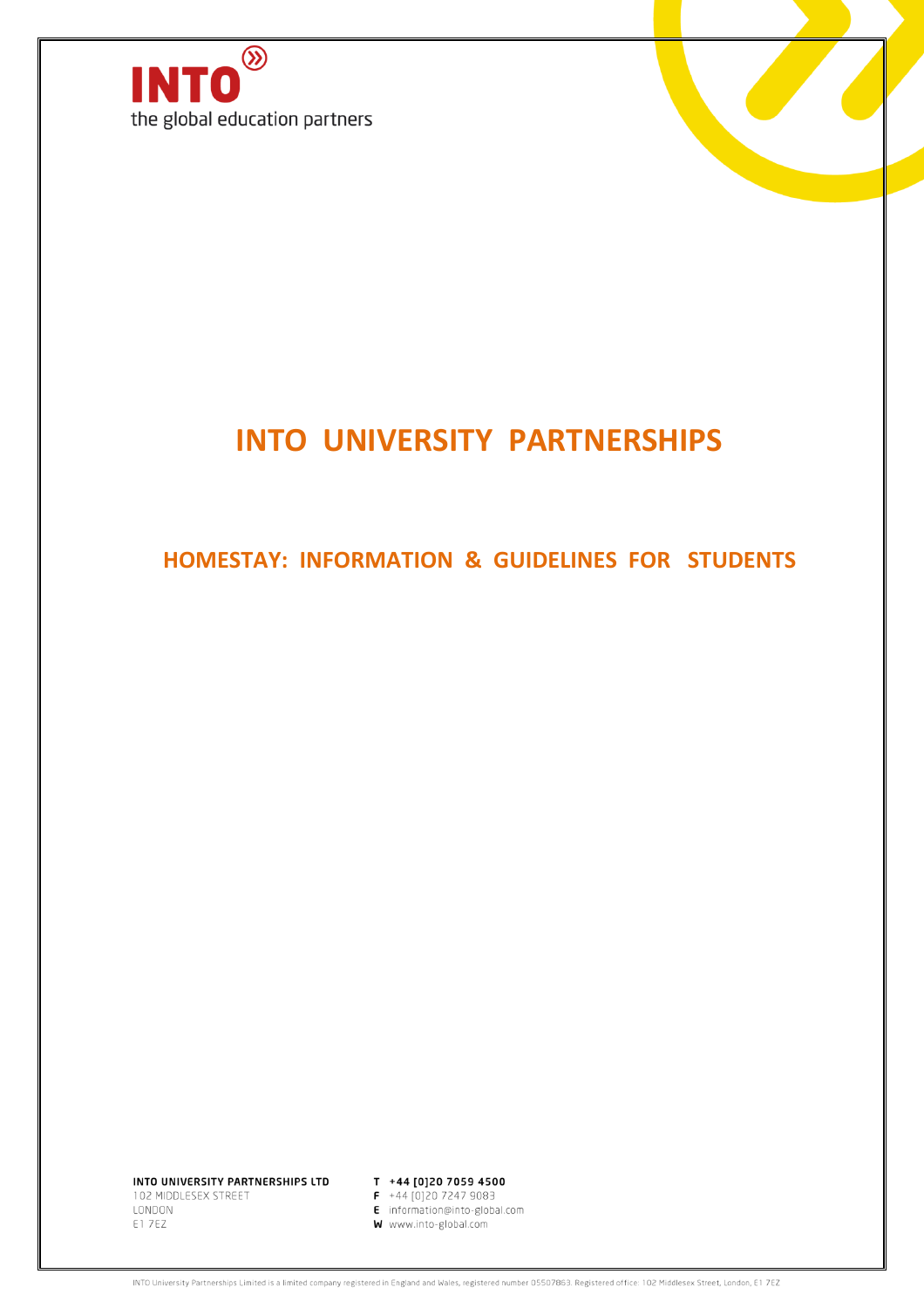

# **Contents**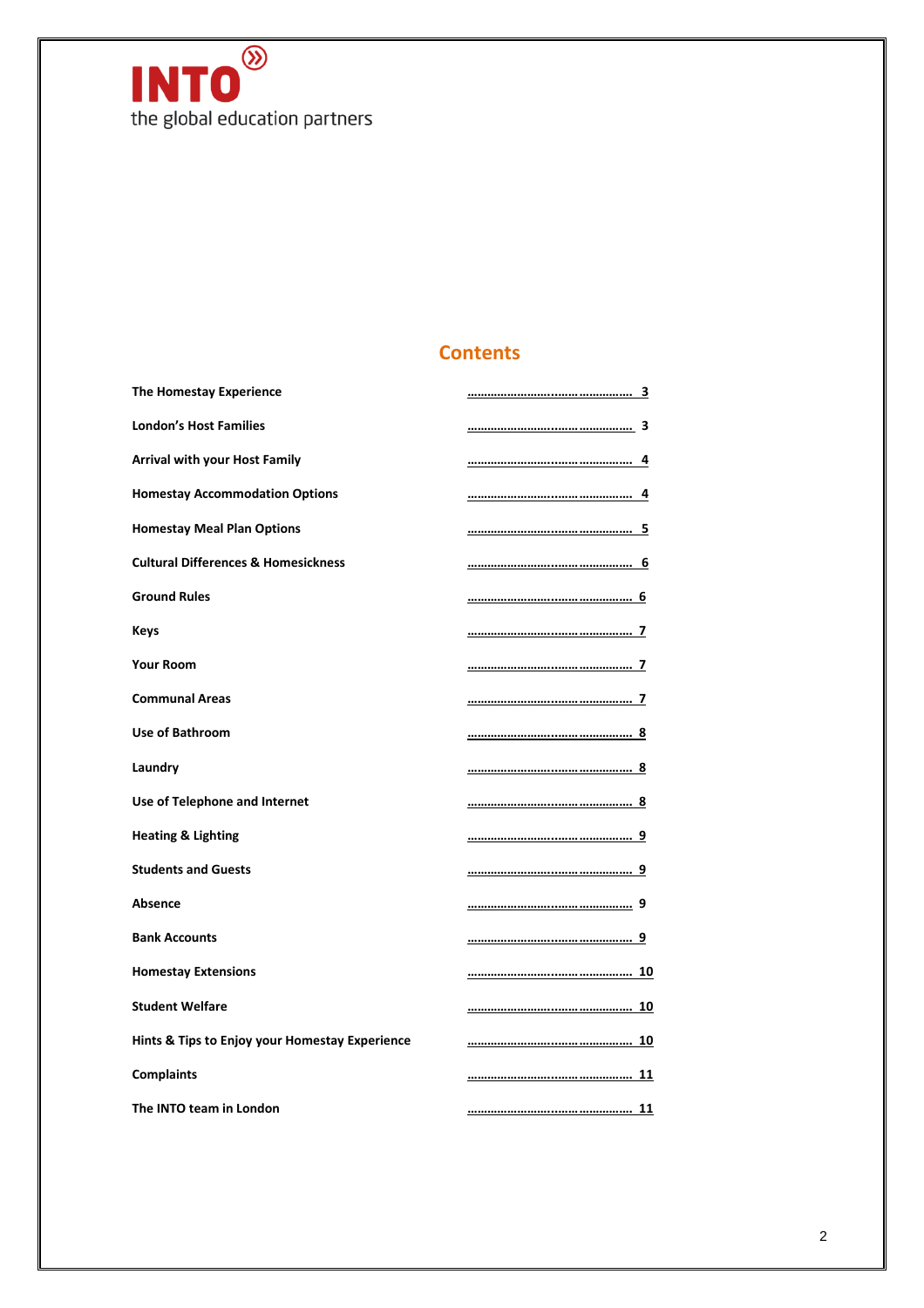

#### The Homestay Experience

As an international student who has chosen to study in London you will be presented with different accommodation options. Options available to you will include Homestay, Halls of Residence, Hostels, Student House Shares, Hotels and many more.

We understand that for many of you it will be your first time visiting London and, for some, it might even be your first time travelling abroad without your parents. We recognise therefore that your choice of accommodation will be as important as where you choose to study.

If you have made the choice to live with a Host Family, you want to be integrated into a **"home away from home"**  environment where you can live within a typically British family home, experience our culture and have further opportunities to practise your English outside of the classroom.

In choosing to live with a Host Family you may not have some of the independence that you would have if, for example, you chose to live in a Halls of Residence or Student House Share. You will be living within a family home environment and your actions and behaviour will affect your Host Family. If you are comfortable with this, Homestay will be a hugely rewarding experience, as well as the start of lifelong friendships for both the student and the Host Family.

Students who have visited the UK before often recount how their first experiences of London have shaped their opinions of our culture, of British people and how they view the UK. Where a student has had a positive first experience of the UK they will retain it for the rest their lives. We recognise this and take considerable care when matching your requirements to our Host Families to ensure that you leave London and your Homestay with truly memorable experiences.

#### London's Host Families

A Host Family does not always consist of two parents with children. We have many great Host Families who are single parents with children, young couples without children, co-habiting adults and retired people whose children have left home.

It is also important to note that London is a very multicultural city and our Host Families reflect this with people coming from a diverse range of ethnic groups. All of our Host Families were either born in the UK or have lived here for many years, so they all speak English to a native level.

All Host Families are visited before we use them to ensure that they will offer you a warm, welcoming and supportive environment.

Most Host Families are located in Zones 1 to 4 of London, either a walk or short bus ride to a tube or rail station, with excellent connections into central London. Journey times to the INTO Centre are on average 30 - 40 minutes although this can be longer at very busy times of the year as outer lying areas of London may also be offered to students who request homestay.

Since London has one of the best transport systems in the world, it is not necessary to be living in central London to be able to enjoy the very best that London has to offer. Many of our best Host Families are situated across North, South, East and West London within Zones 2 – 4.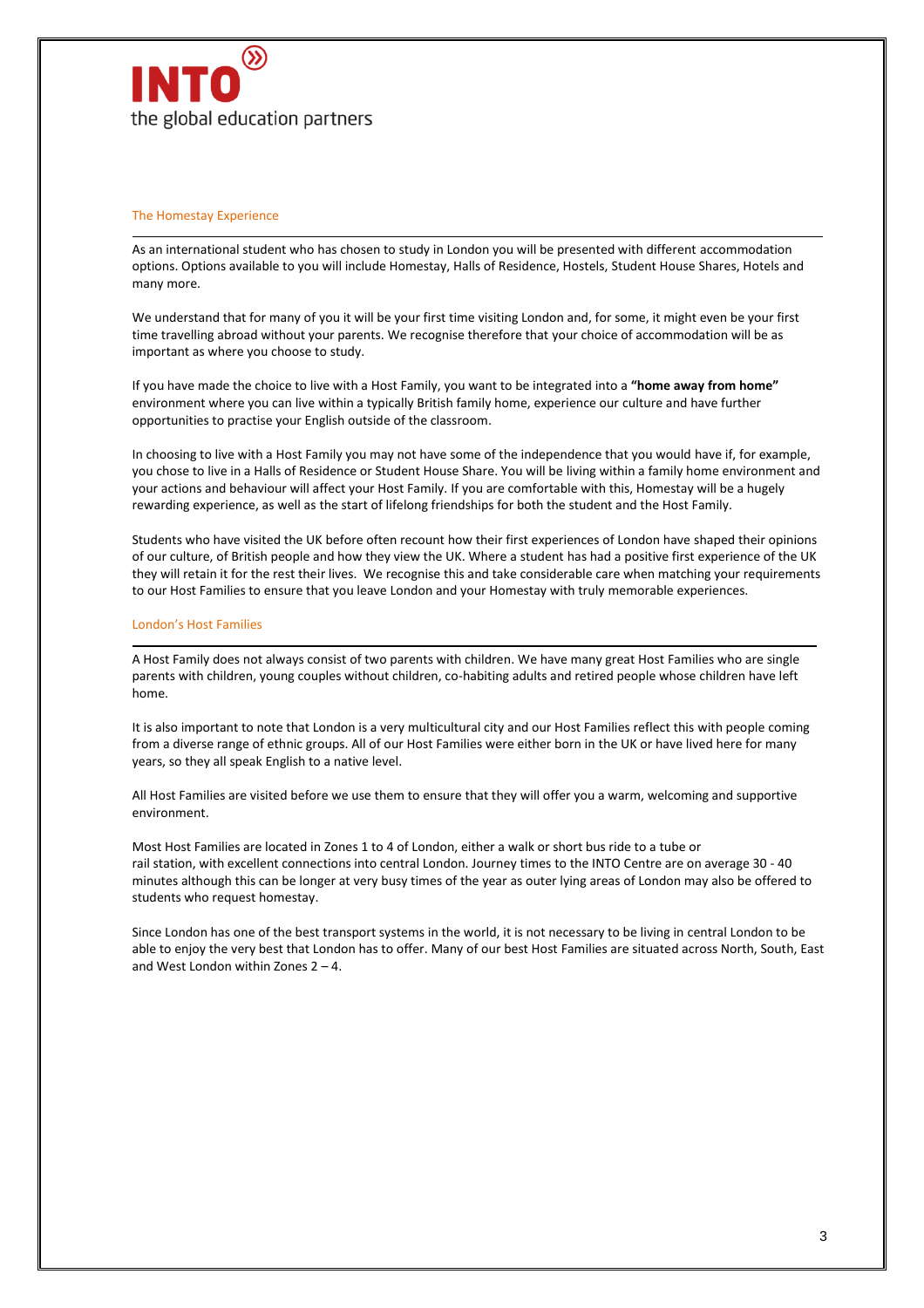

#### Arrival with your Host Family

**It is essential that you contact your Host Family to inform them of your arrival time before your arrival date***.* If you fail to do this, we cannot guarantee that your Host Family will be home at the time of your arrival to meet and greet you. In some cases, you may even have to wait outside until they arrive home.

If you have informed your Host Family about your arrival time and on the arrival day there are delays or disruptions that might cause you to arrive at your Homestay later than planned, please inform your Host Family as a matter of urgency. The Host Family may have arranged other plans on that day which might be affected by your late arrival, so it is important that you inform them of any delays.

The Host Family is NOT expected to collect students from the airport or at a pick up point.

Your first day in the home may include a welcome orientation to include introductions to family members. You will also be given initial information on local amenities and transport. You can ask your Host Family to help you plan your journey to your place of study. You may, for example, prefer to travel by bus rather than the London Underground and your Host Family is best placed to advise you about that. Feel free to ask your Host Family to help you buy and use a travel card (or 'Oyster' card). Although initially our transport system can be quite daunting, after a short time of using it you will find your way around and become independent.

**We strongly advise you to exchange contact phone numbers with your Host Fmily when you arrive.** Many students find it useful to buy a Pay As You Go mobile phone in their first week in London. Please give this UK number to your Host Family as soon as are in possession of one so that you are contactable for the duration of their stay.

# Homestay Accommodation Options

We offer international students the options below:

**Standard Accommodation:** Standard Host Families are located predominately in zones 2, 3 and 4. You will live alongside your host family in a house or an apartment within a good residential area.

**Superior Accommodation:** Superior Host Families are located predominantly within zones 2 and 3 and will provide you with a higher standard of accommodation. Some residence may provide you with your own bathroom however this is rare and so cannot be guaranteed. You will be living alongside your host family within the family house or apartment.

**Executive Accommodation:** Executive Host Families are located within zones 1 and 2 and offer a very high standard of accommodation. You will live alongside your host family in either a house or an apartment. Some residences may provide a private bathroom however this is rare and so cannot be guaranteed.

The United Kingdom enjoys a rich, multicultural society particularly in London and our Host Families will reflect this.

At very busy times of the year outer lying areas of London may also be offered to students who request homestay.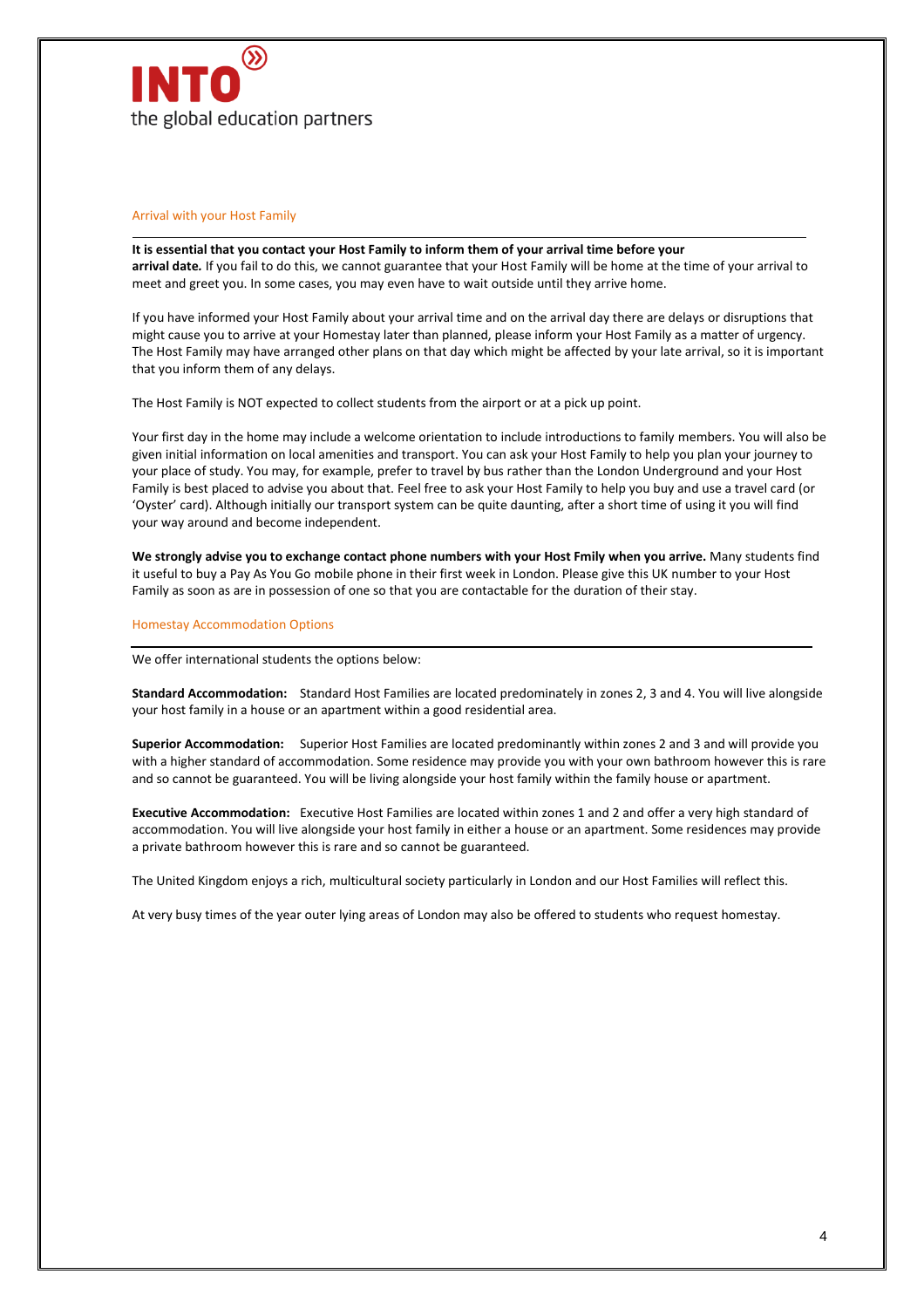

#### Homestay Meal Plan Options

We offer international students the options below. All categories of Homestay accommodation offer the same meal options to any visitors:

# **Meal Options**

# **Self-Catering:**

 Students have full access to the kitchen, prepare their own meals and have dedicated storage areas for food in the kitchen. Times for use of the kitchen to be decided with Host Family.

If you choose Self-Catering, the times for use of the kitchen need to be decided with the Host Family. Please ensure that you respect the Host Family's house rules with regards to this and that you are using the kitchen when it is also convenient for the Host Family. You will be allowed full use of all the kitchen utilities, however please note that some Host Families may have separate dishes, pots and pans and cutlery for students to use.

# **Bed and Breakfast:**

- Continental Breakfast: Cereal, Toast, Jam, Tea/Coffee, Juice
- 'Light' access to the kitchen only (for example, use of the microwave but not use of the oven/cooker)

Please note that, due to the restrictions place on the use of the family kitchen, the Bed and Breakfast option is only suitable for students making short homestay bookings. This option is most suitable for students who think that they will be eating most of their meals outside of the home.

If you are on a Bed and Breakfast meal plan, the Host Family will provide you with a continental breakfast (Cereal, Toast, Jam, Tea/Coffee, and Juice) which you can help yourself to in the mornings. The Host Family is not expected to serve you. Host Families are also not expected to provide a cooked "English" or "fried" breakfast. You will also have "light" access to the kitchen, which means that you can use the microwave, toaster and kettle, but not the oven or the cooker. You may also be given some storage space in the kitchen, but this is not usually a requirement.

# **Half Board (7 night meal plans only):**

Continental Breakfast and Evening Meal Monday to Sunday:

- Continental Breakfast: Cereal, Toast, Jam, Tea/Coffee, Juice
- Evening Meal: Main meal to be cooked, nutritious, and to include a meat or fish dish and a light desert (fruit or yogurt). To be eaten with Host Family.

Please tell your Host Family at the beginning of your stay of any particular dietary requirements whether to do with allergies, religion or for any other reason.

If you are on Half Board you will be expected to be punctual at mealtimes. **You need to ensure that you let the Host Family know as soon as possible if you are going to be late or miss a meal.** If you are late the Host Family may leave your meal for you in the fridge or oven for you to reheat later. Your Host Family will try and be flexible with meal times, however please remember that you are living in a family home and not a hotel. There will be clear rules that are set out not just for you but for the entire family so that everyone can live together in harmony. Your Host Family will treat you as one of the family so you can expect the rules to apply equally to their own children.

Please also remember that if you are on Half Board, you will not be allowed access to the kitchen to make meals although you will be allowed to have access to make yourself a drink or a light snack. Host Families will always want you to feel relaxed in their homes.

Whatever Meal Plan you chose you must clean the kitchen after use and make sure all dishes are washed and put away. The Host Family will also have their own house rules to do with whether you can eat in your bedroom. Please clarify this with them. It is not uncommon for Host Families to ask students not to eat in their bedroom.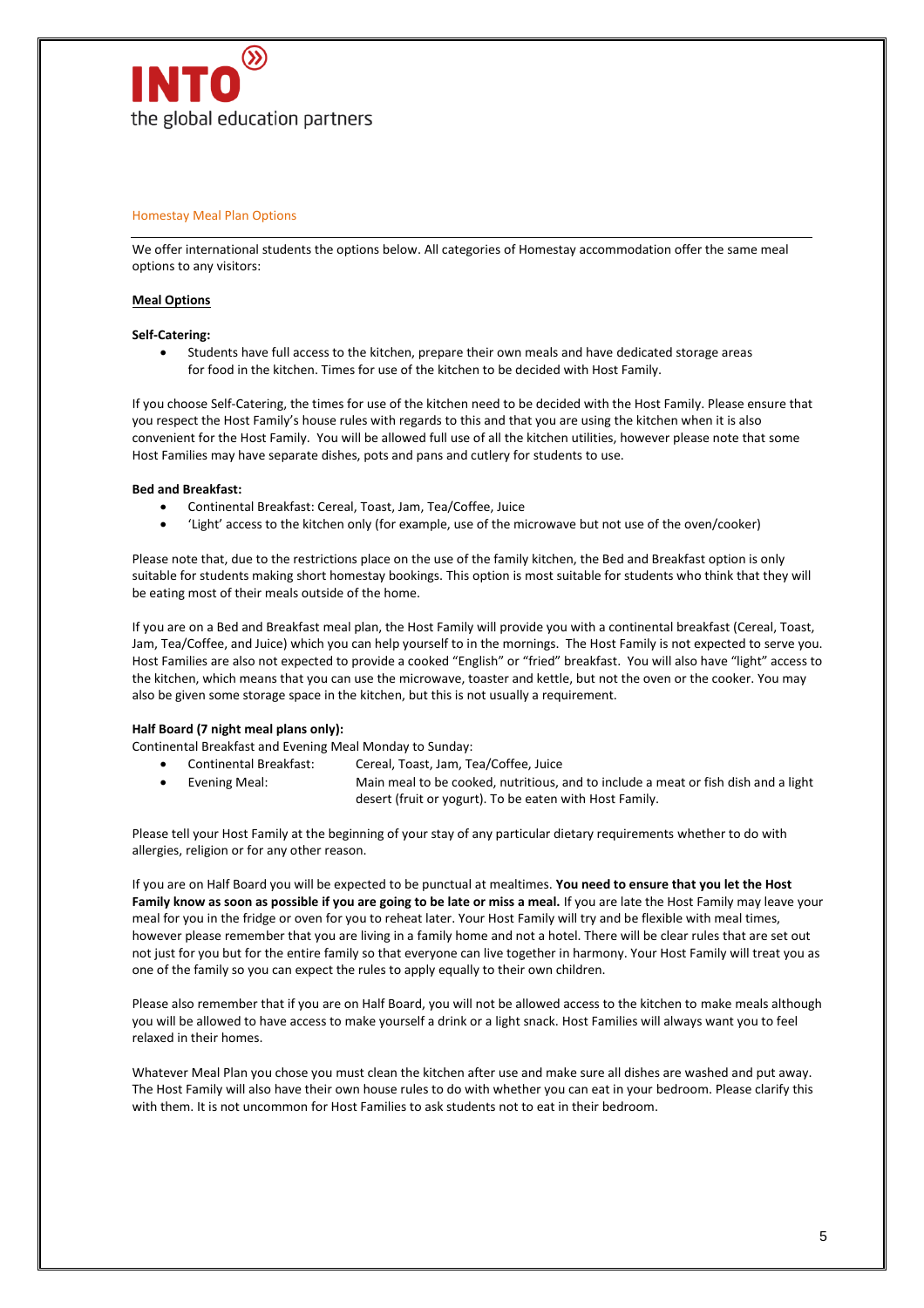

#### Cultural Differences & Homesickness

Your Host Family are aware that this may be your first time in London and that you may have very different expectations of life here. Cultural differences may lead to misunderstandings for both the Host Family and the student.

People may naturally feel offended where things are said in the wrong way. We also express ourselves through body language and tone of voice which can also vary from culture to culture. However, please remember that you are expected to be courteous at all times and it is customary, here in the UK, to say "please" and "thank you."

Host Families have learnt to be sensitive to different cultural backgrounds and understand that adapting to life in London for the first time can be very challenging for an international student but it is also in your interest to try and engage with the Host Family and integrate as far as possible for the duration of your stay in order to get the best out of your experience.

Whilst the vast majority of students adapt very well to life in the UK, some can experience feelings of alienation and homesickness when they first arrive. This can be caused by things such as differences in routine and travel arrangements; unfamiliar official procedures; and differences in family life.

Please do not be afraid to talk to your Host Family if you are feeling homesick as you will find that discussing this with someone will often help and don't forget that for the duration of your stay in London, they are your family and there to help you.

#### Ground Rules

Host Families will provide Ground Rules to each student staying with them from the outset to avoid misunderstandings and to ensure that students are clear on the house rules. Areas that might be included in the ground rules are:

- 1) Policy on use of telephone for incoming and outgoing calls
- 2) Policy for internet usage
- 3) Times for using the bath/shower
- 4) Keeping the bathroom tidy and clear of toiletries
- 5) Where, if at all, smoking is permitted
- 6) Whether visitors are welcome and until what time
- 7) Times for breakfast and, if applicable, evening meals
- 8) What to do when a student expects to be home late
- 9) Rules on overnight guests
- 10) Number of wash loads allowed per week
- 11) Noise levels at particular times of the day
- 12) Clear guidelines on where food will be stored
- 13) Whether food is allowed in the student's room
- 14) Reminder to return house keys before departure

**Please be conscious that in choosing to live with a Host Family you may not have some of the independence that you would have if for example you chose to live in a Halls of Residence or Student House Share. You will be living within a family home environment and your actions and behaviour will directly affect your Host Family.**

Please remember that these rules are designed to help you integrate into the family home and that they will be rules that are for the whole household.

Keys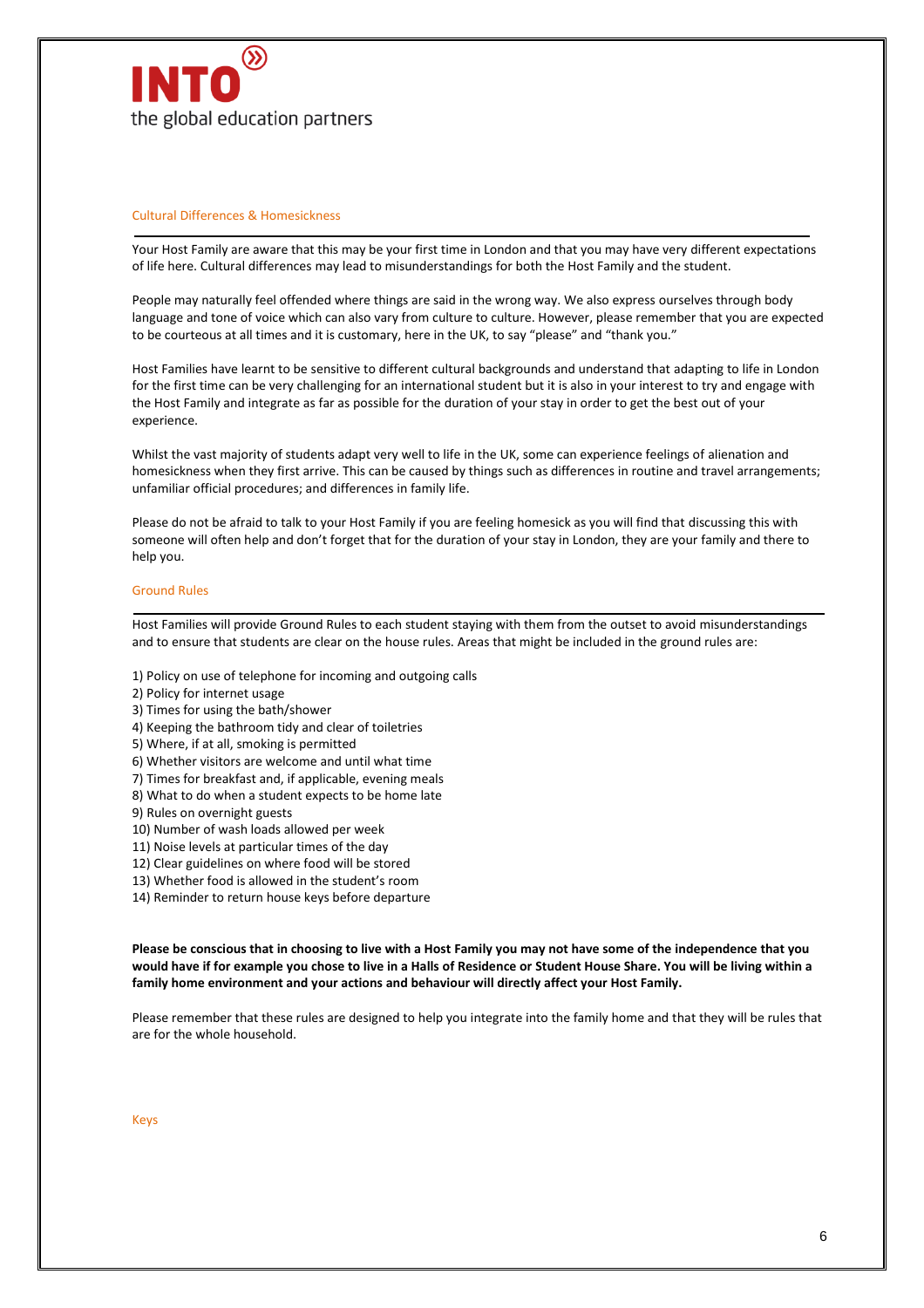

The Host Family will provide a set of keys to each student aged over 18 to allow access to the home as and when needed. Students between the ages of 16 and 18 may not be expected to have a front door key and Host Families can use their discretion here. If you are under 16 years old you will not be given your own front door key.

Your Host Family will trust you to take good care of the key and if you lose it, you will be expected to pay for a replacement.

Please remember to lock the front door when leaving the house at all times, making sure the house alarm is set if required.

Your Host Family should be present on the day of your departure to organise to collect the keys. If this is not possible, the Host Family will usually make arrangements to have keys returned prior to your departure. In their absence some Host Families may ask a neighbour or family friend to be there on your departure.

**Please ensure that you do not leave without first returning the key to your Host Family.**

#### Your Room

You will be accommodated in your own room unless you have specifically requested to share a room with someone else.

There will be a wardrobe and adequate storage space in each room. There should also either be a desk or table in your room for study with adequate lighting. If not, then the Host Family will make a desk available elsewhere in the house. This could be the dining room or kitchen table, as appropriate.

Please be aware that many family homes in the UK do not have locks on the bedroom doors. It is therefore likely that your room will *not* have a lock on your door. Of course, Host Families will always respect your privacy and only enter your room to do the weekly clean.

Your Host Family will clean your room weekly, including changing the bed linen, but it is up to you to keep it tidy. The Host Family may not be able to clean untidy rooms.

If you wish to watch TV or listen to music you are expected to do so quietly and respect the wishes of others especially late at night when people might be asleep. It is not uncommon, especially for families with children, that they ask you to keep noise to a minimum after 10 o'clock at night.

The Host Family is not responsible for your belongings and nor are we.

You alone are responsible for your personal possessions and are advised to take out a student insurance policy to cover you in case your belongings are lost, stolen or damaged in or out of the home.

#### Communal Areas

The main living area of the house will be accessible to you, such as the dining room and the lounge. Many Host Families will be happy for you to join them after dinner to socialise. This will be a very good way to practise your English and learn more about the British culture. Likewise, many Host Families will be very interested to learn more about you and your home.

Please respect these common areas and ensure that if you are using them, you stay within the household ground rules.

Use of Bathroom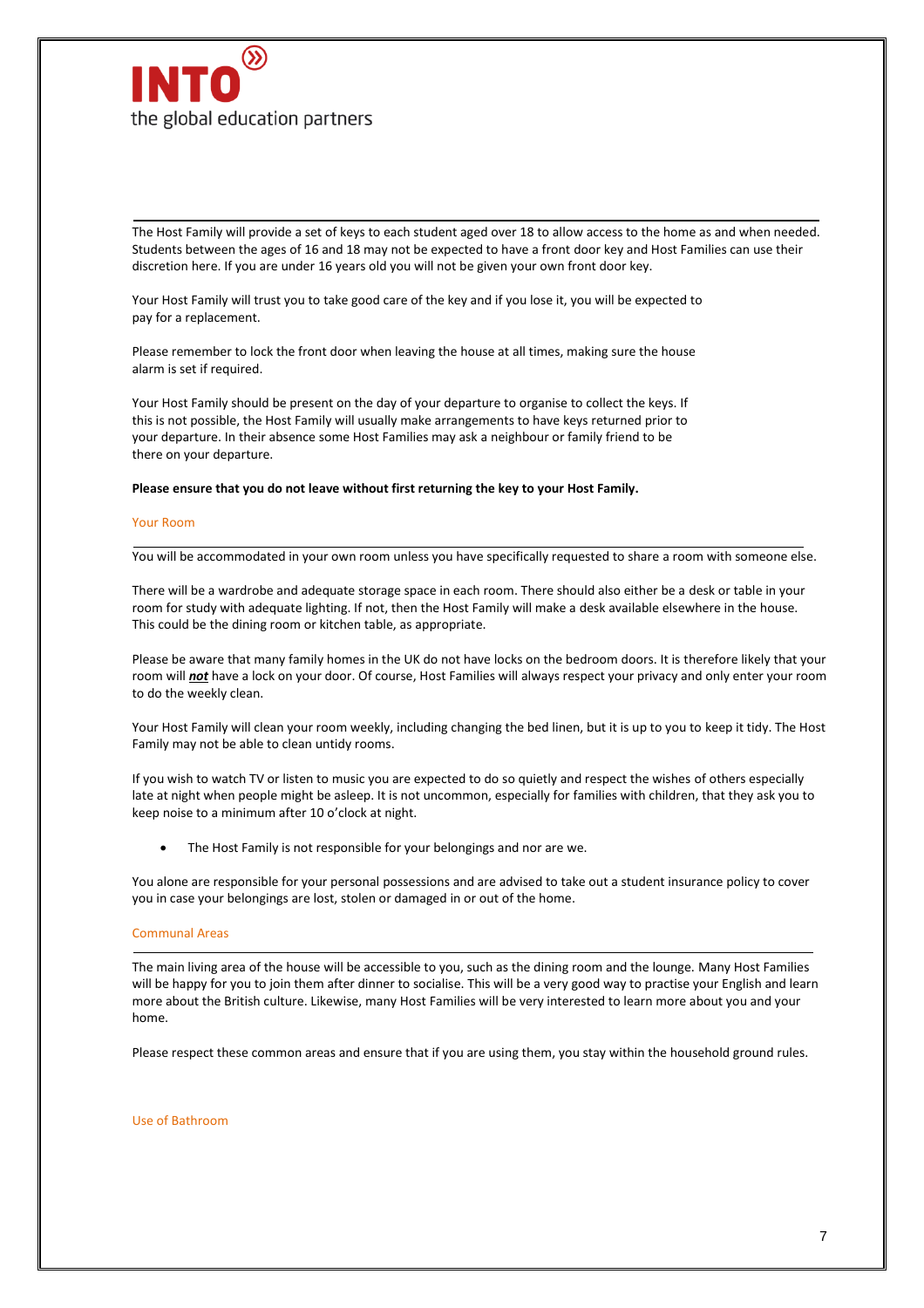

Although you will be able to have a shower every day, in most cases you will have access to a shared bathroom, and it is important to remember that you will not be the only one using it. For this reason, you should not spend too long in the bathroom especially in the morning which is usually a busy time for the whole family. As a guide, 15 minutes is usually considered a reasonable amount of time to spend in the shower.

Whether you have a shared bathroom or in some cases a private one, you should leave the condition of the bathroom as you found it. For example, do not leave wet and dirty towels lying around or personal washing on the wash basin. Although it is the responsibility of the Host Family to clean the shared bathroom, please help by not leaving your belongings there or any mess.

In the UK it is normal practice to have the hot water on a timer at certain times of the day and therefore it may not be available 24 hours a day. Some Host Families might present you with a bathroom schedule upon arrival, especially if there are several people using it during busier times.

#### Laundry

Host Families may offer to do your laundry once a week and free of charge. Alternatively, they will allow you to use their washing machine. If you need assistance in using the washing machine, please do ask your Host Family as they will be more than happy to assist you. You should ask your Host Family's permission if you require more regular washing but this may be available at a small charge.

Host Families will usually provide you with a place to dry your clothes; do not expect that you will be able to use your room to dry clothes.

Your Host Family is not expected to iron your clothes, but you may be able to borrow an iron when required.

#### Use of Telephone and Internet

Internet access will be provided. The use of the telephone is exclusively at the discretion of the Host Family. Many Host Families allow students to receive incoming calls only.

If you need to make outgoing phone calls, you might consider buying an international calling card. Calling cards are available at most local shops and you can buy one that has a certain credit limit (e.g. £5, £10 etc.).

When you want to call home, you will need to dial a pre-fix number before dialling your number. Please check the terms and conditions of any such card (and speak to the Host Family) before using it on the Host Family's phone.

Please always get the permission of your Host Family before using the phone and make sure that they are present in the house when you are doing so. You will be expected to reimburse your Host Family for any costs relating to any unauthorised use.

Many international students will have a Skype telephone account which will allow them to make free international phone calls via their laptops when connected to the internet. Where a Host Family has wireless internet access in the home, they will be able to give you a Pass Code to their internet account so that you can connect wirelessly to the internet from anywhere in the home.

Please be fair with the amount of time you spend online. In the UK home internet accounts come with different monthly download limits. Even internet accounts that offer unlimited download can still be subject to a Fair Use policy. Please only use the internet for light use e.g. browsing and studying. If you want to download data, please ask the permission of your Host Family before doing so. Host Families may include guidelines on the use of internet in the Ground Rules.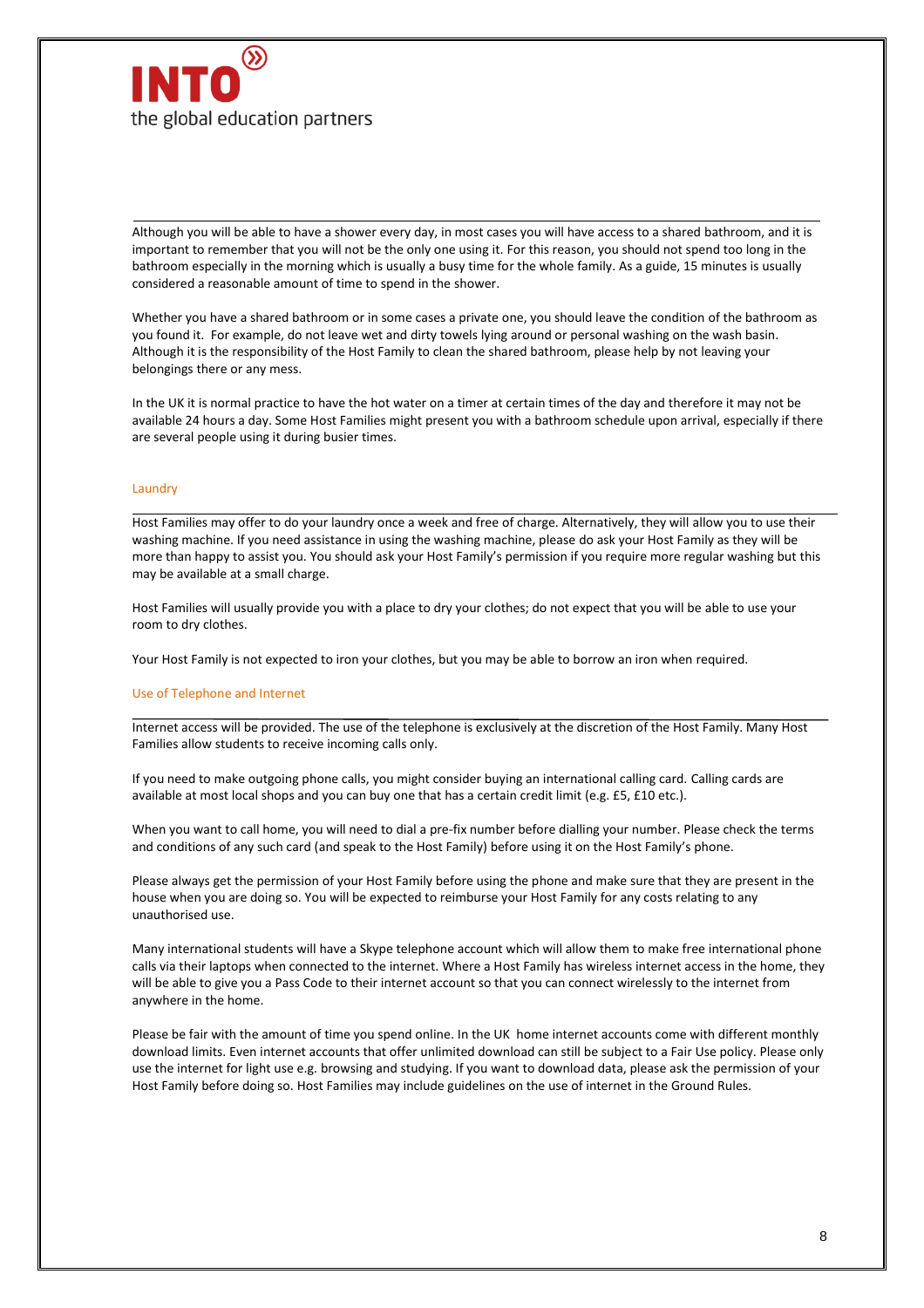

#### Heating & Lighting

Families in the UK do not generally keep the heating on all day and night and so, as with the hot water, the heating is usually controlled with a timer to switch on at certain times of the day. Heating is rarely turned on all night.

Host Families will always want you to feel comfortable in their home and will do their very best to ensure that there is adequate heating in your room, however, if you find that you are still cold especially at night, please ask for additional blankets and bed covers as many Host Families will be more than happy to supply them.

Host Families will also ensure that your room has adequate lighting but should you require additional light such as a lamp, most Host Families will be happy to provide this. Please remember to switch off all lights when not required as electricity is very expensive in the UK and leaving lights on is very wasteful. Many British families are very conscious of the environment so do not be surprised if they insist on this point during your stay.

#### Students and Guests

Students will only be allowed to bring guests (friends or family) to the homestay with advance permission from the Host Family. In practice many Host Families will be happy for a guest to visit during reasonable hours of the day (i.e. not after 10 o'clock) but they are not obliged to do so.

Similarly, whether to allow a student to have an overnight guest is at the sole discretion of the Host Family. However, please be aware that most Host Families will *not* feel comfortable with overnight guests.

Your Host Family will want to help you feel at home, but please remember that you are staying in a family home, not a hotel, so please respect the Host Family's rules and if you have friends visiting you will need to be reasonably quiet especially in the evenings.

#### Absence

If you are going to be away overnight or if you intend to come home later than usual, you *must* inform your Host Family in good time. Your Host Family will likely be very concerned about your safety, as your own parents would be, so please be thoughtful and either call or text them.

If you are unexpectedly absent, your Host Family will either contact us.

Host Families have a duty to report to us if students are not attending school or college classes since we have to meet very strict attendance targets as part of obligations to regulatory bodies including the UKVI ( the visa and border Authority).

#### Bank Accounts

Whilst you are in London, you may want to open a bank account using your Host Family's home address.

You **MUST** ask permission before you do this and it is at the discretion of the Host Family to allow you to do so. Please bear in mind that the Host Family has the right to say no if they are uncomfortable with this. For many students on short term stays of up to 3 months, it will usually not be feasible for a Host Family to agree to you using their address, however, they might be more agreeable for stays of 3 months or more.

Host Families sometimes host many short term international students over the course of one year. If all of these short term students registered bank accounts at their address, then this could have adverse consequences on the Host Family.

If they are happy for you to open an account registered at their address, then please ensure that *you close it before you leave your homestay.* Many Host Families will ask you to confirm this to them by way of a letter from the bank.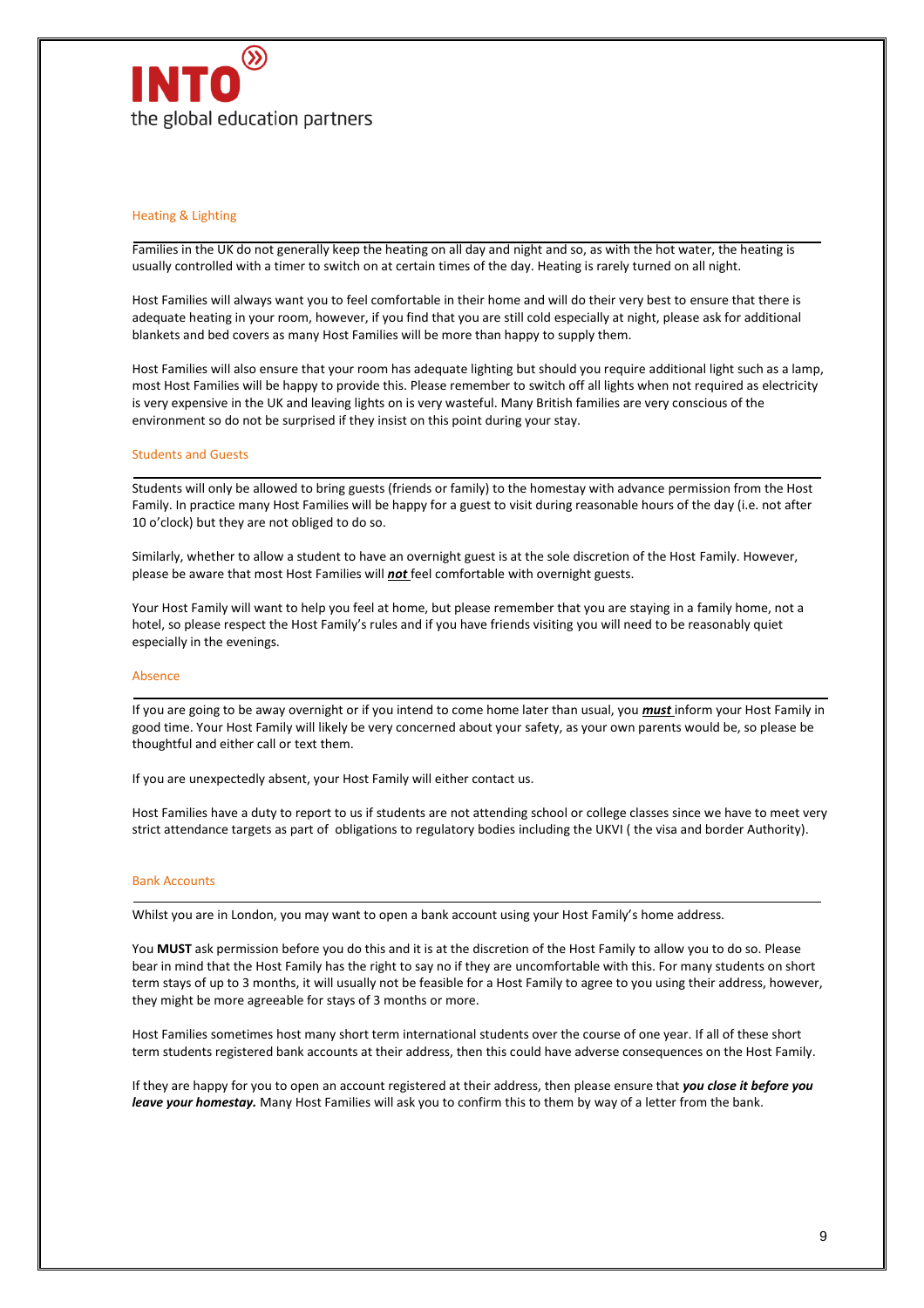

#### Homestay Extensions

**Host Families and students should not enter into a private financial arrangement on any Homestay extension. This will constitute a breach of the accommodation contract.**

Families are aware of this policy and will therefore contact us if you do ask them directly to extend your stay.

Should you wish to extend your stay, we must be given 3 weeks' notice. Extensions are subject to availability. If an extension with the same Homestay is not possible, we will endeavour to find a similar alternative.

#### Student Welfare

Your Host Family will notify us of any concerns relating to your welfare during their time in the Homestay. Examples include non-attendance at class, illness/health issues and general homesickness. We will endeavour to resolve any such issues promptly and with sensitivity.

We reserve the right to monitor student satisfaction by means of survey or any other medium thought necessary to ensure the continued provision of a quality Homestay experience.

Whatever your age, it is imperative that the Host Family is present in the home for the duration of your placement. If your Host Family goes away from your Homestay for more than 24 hours please inform us immediately. We will investigate and depending on the circumstances, we may have to relocate you.

#### Hints & Tips to Enjoy your Homestay Experience

Always be friendly and courteous to your Host Family; remember saying 'please' and 'thank you' is very common practice here in the UK.

Try to interact and socialise with your Host Family at every possible opportunity as it is only by communicating with your Host Family on a regular basis that you will quickly improve your English language skills and learn more about the British culture.

Respect the Host Family rules. Remember that you are living in a family home and not a hotel and rules are designed not just for you but the whole household in order to ensure that everyone can live together in harmony.

Please treat your Host Family with the same respect that you would treat your own family. They are there to help you settle into London life quickly and easily. They will want to integrate you into their family home and way of life, providing you with a platform to make the most of your London Homestay experience.